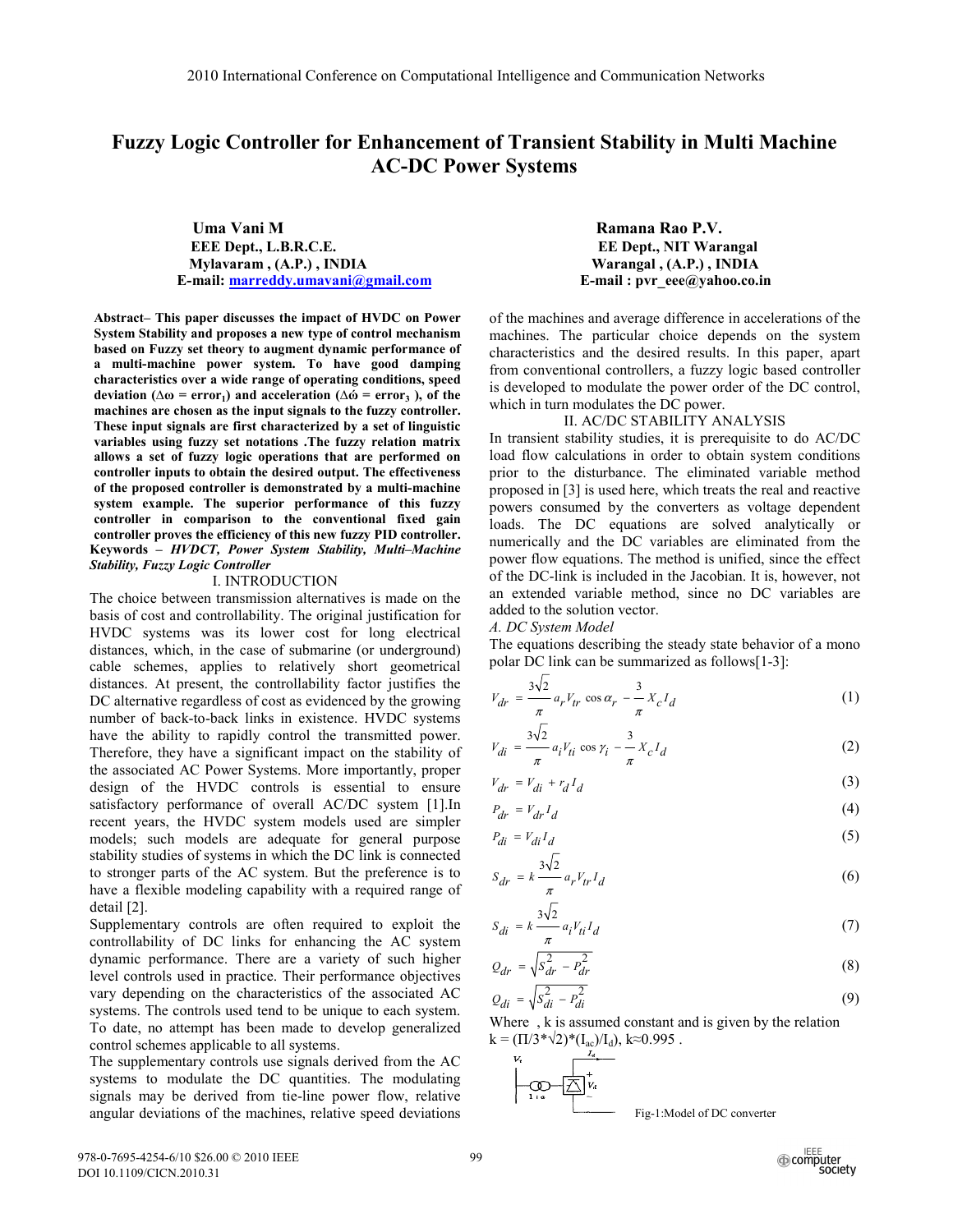## *B .The Eliminated Variable Method*

The real and reactive powers consumed by the converters are written as functions of  $V_{tr}$  and  $V_{ti}$ . The expressions for their partial derivatives with respect to  $V_{tr}$  and  $V_{ti}$  are computed and used in modification of Jacobian elements of the Newton Raphson power flow as shown below:

$$
\begin{bmatrix}\n\Delta P \\
\Delta Q\n\end{bmatrix} = \begin{bmatrix}\nH & N \\
J & L\n\end{bmatrix} \begin{bmatrix}\n\Delta \delta \\
\Delta V / V\n\end{bmatrix}
$$
\n(10)

$$
N'(tr, tr) = V_w \frac{\partial P_w^{ac}}{\partial V_w} + V_w \frac{\partial P_w (V_w, V_u)}{\partial V_w}
$$
 (11)

$$
N'(tr, ti) = V_{ii} \frac{\partial P_{ir}^{ac}}{\partial V_{ii}} + V_{ii} \frac{\partial P_{dr}(V_{tr}, V_{ii})}{\partial V_{ii}}
$$
(12)

$$
N'(t, tr) = V_{tr} \frac{\partial P_{ti}^{ac}}{\partial V_{tr}} - V_{tr} \frac{\partial P_{di}(V_{tr}, V_{ti})}{\partial V_{tr}}
$$
(13)

$$
N'(t i, t i) = V_{ii} \frac{\partial P_{ii}^{ac}}{\partial V_{ii}} - V_{ii} \frac{\partial P_{di} (V_{ir,} V_{ti})}{\partial V_{ii}} \tag{14}
$$

*L*' is modified analogously. Thus, in the eliminated variable method, four mismatch equations and upto eight elements of the Jacobian have to be modified, but no new variables are added to the solution vector, when a DC-link is included in the power flow.

## *C. Representation of HVDC Systems*

Each DC system tends to have unique characteristics tailored to meet the specific needs of its application. Therefore, standard models of fixed structures have not been developed for representation of DC systems in stability studies.

The current controller employed here (fig.2) is a proportional integral controller and the auxiliary controller is taken to be a constant gain controller.



Fig-2: Current controller and auxiliary controller

 HVDC line is represented using transfer function model [4] as shown in the figure 3.



Fig-3: Transfer function model

In this case, the time constant of the DC link  $T_{dc}$  (= L<sub>dc</sub>/R<sub>dc)</sub>) represents the delay in establishing the DC current after a step change in the order is given.

## *D. Generator Representation*

The synchronous machine is represented by a voltage source, behind a transient reactance, that is constant in magnitude but changes in angular position.

$$
\frac{d\delta}{dt} = \omega - 2\pi f
$$
  

$$
\frac{d^2\delta}{dt^2} = \frac{d\omega}{dt} = \frac{\pi f}{H} (P_m - P_e)
$$
 (15)

*E. Representation of Loads*

The static admittance  $Y_{po}$  used to represent the load at bus-p, can be obtained from

$$
Y_{po} = \frac{I_{po}}{E_p} \qquad \text{where,} \quad I_{po} = \frac{P_{lp} - jQ_{lp}}{E_p^*} \tag{16}
$$

## *F. Steps of the AC-DC Transient Stability Study*

Generally, the DC scheme interconnects two or more, otherwise independent, AC systems and the stability assessment is carried out for each of them separately, taking into account the power constraints at the converter terminal. If the DC link is part of a single (synchronous) AC system, the converter constraints will apply to each of the nodes containing a converter terminal. The basic structure of transient stability program is given below [5]:

- 1) The initial bus voltages are obtained from the AC/DC load flow solution prior to the disturbance.
- 2) After the AC/DC load flow solution is obtained, the machine currents and voltages behind transient reactance are calculated.
- 3) The initial speed is equated to  $2\pi f$  and the initial mechanical power is equated to the real power output of each machine prior to the disturbance.
- 4) The network data is modified for the new representation. Extra nodes are added to represent the generator internal voltages. Admittance matrix is modified to incorporate the load representation.
- 5) Set time,  $t=0$ ;
- 6) If there is any switching operation or change in fault condition, modify network data accordingly and run the AC/DC load flow.
- 7) Using Runge-Kutta method, solve the machine differential equations to find the changes in the internal voltage angle and machine speeds.
- 8) Internal voltage angles and machine speeds are updated and are stored for plotting.
- 9) AC/DC load flow is run to get the new output powers of the machine.
- 10) Advance time,  $t=t+\Delta t$ .
- 11) Check for time limit, if  $t \leq$  tmax repeat the process from step 6, else plot the graphs of internal voltage angle variations and stop the process.

Basing on the plots, that we get from the above procedure it can be decided whether the system is stable or unstable. In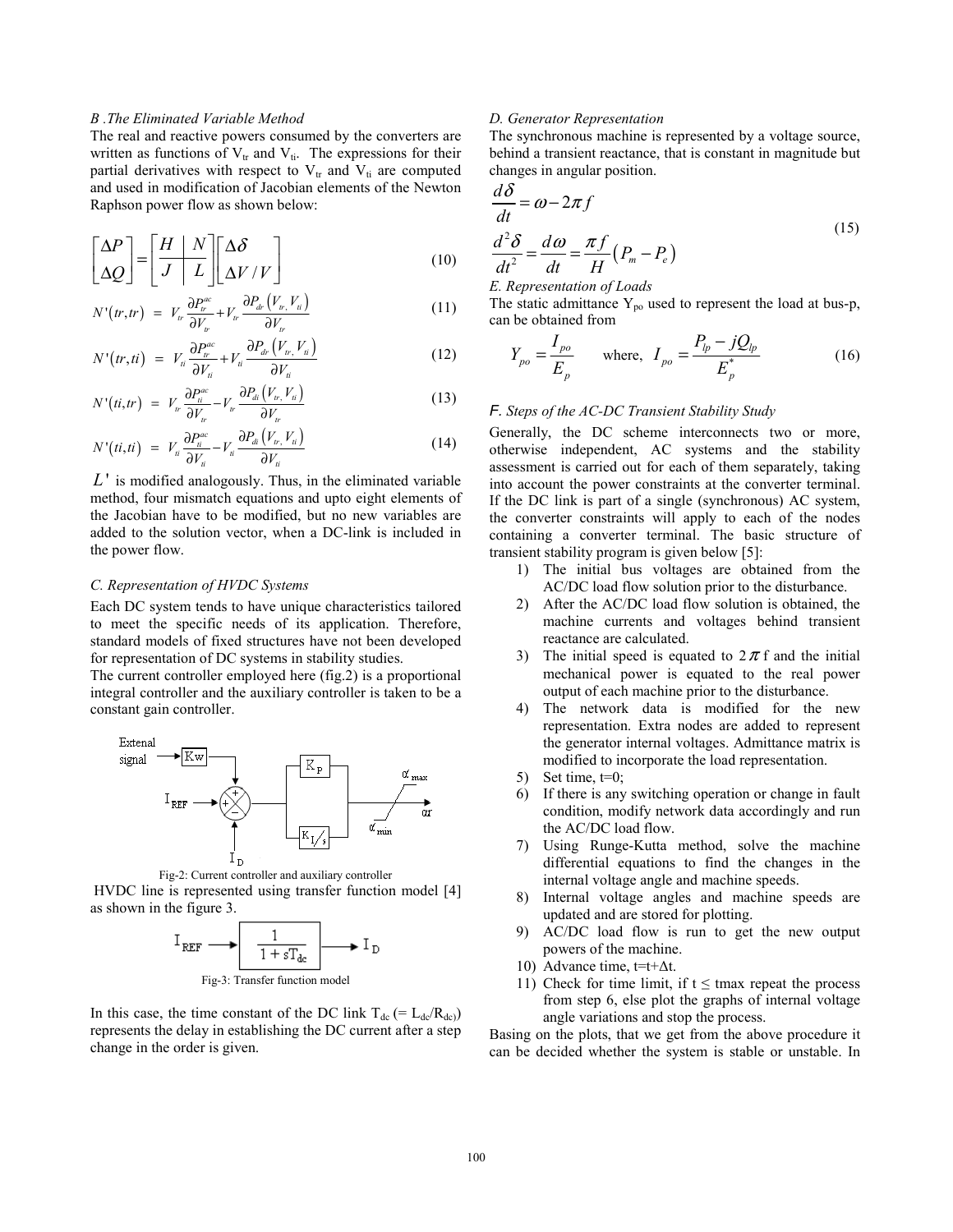case of multi machine system stability analysis the plot of relative angles is done to evaluate the stability.

## III. CONVENTIONAL CONTROLLER

The WSCC 3-Machine, 9-Bus system [6] is considered for the stability analysis and is given in figure-4.





A HVDC line is assumed to be present between buses 4–5. A three phase to ground fault is assumed to occur on the line 4 – 6, near to bus-6, at initial time zero. It is cleared after 4 cycles, by removing the line and to reflect this removal the admittance matrix is modified. Initially, HVDC line is assumed to maintain same control as it had in the normal condition. The power flowing through the HVDC link is maintained constant and equal to pre-fault value. Then the plot of relative angles is as shown in figure-5.



From the figure it is clear that the system is unstable as the relative angles are increasing. It can be examined that the generator-1 is going out of step with respect to the generators 2 and 3. To stabilize the system it is necessary to make the accelerations of all the generators equal. So an error signal representing average difference in accelerations of the generators is considered. In case of multi-machine systems the relative angles are to be maintained within limits to maintain the stability of the system. So, error signals derived from the average difference in the relative angles and average difference in the relative speeds of the generators are considered. These error signals are as shown below:

$$
error_{1} = \left[ \left[ \frac{(\omega(2) - \omega(1)) + (\omega(3) - \omega(1))}{2} \right] - \left[ \omega(2) - \omega(3) \right] \right] (17)
$$

$$
error_{2} = \left[ \left[ \frac{(del(2) - del(1)) + (del(3) - del(1))}{2} \right] \right] - [del(2) - del(3)] \tag{18}
$$

$$
error_{3} = \left[\frac{\frac{P_{m} \, \text{is} \, (3)}{H \, (3)} + \frac{P_{m} \, \text{is} \, (2)}{H \, (2)}}{2}\right] - \left[\frac{P_{m} \, \text{is} \, (1)}{H \, (1)}\right] \tag{19}
$$

Different combinations of the above three signals are considered, in order to improve the stability. Gains of the signals are varied in order to get better transient and dynamic performance. When  $error_3$  signal is considered for improving the stability of the system as suggested in [2], the plot of relative angles is shown in figure-6.This reveals that the considered signal is inadequate to improve the stability of the system.



Considering the different combinations of the signals in varied proportions, as the control input, the plot of relative angles are as shown in figures:  $6(a)$ ,  $6(b)$ & $6(c)$ .

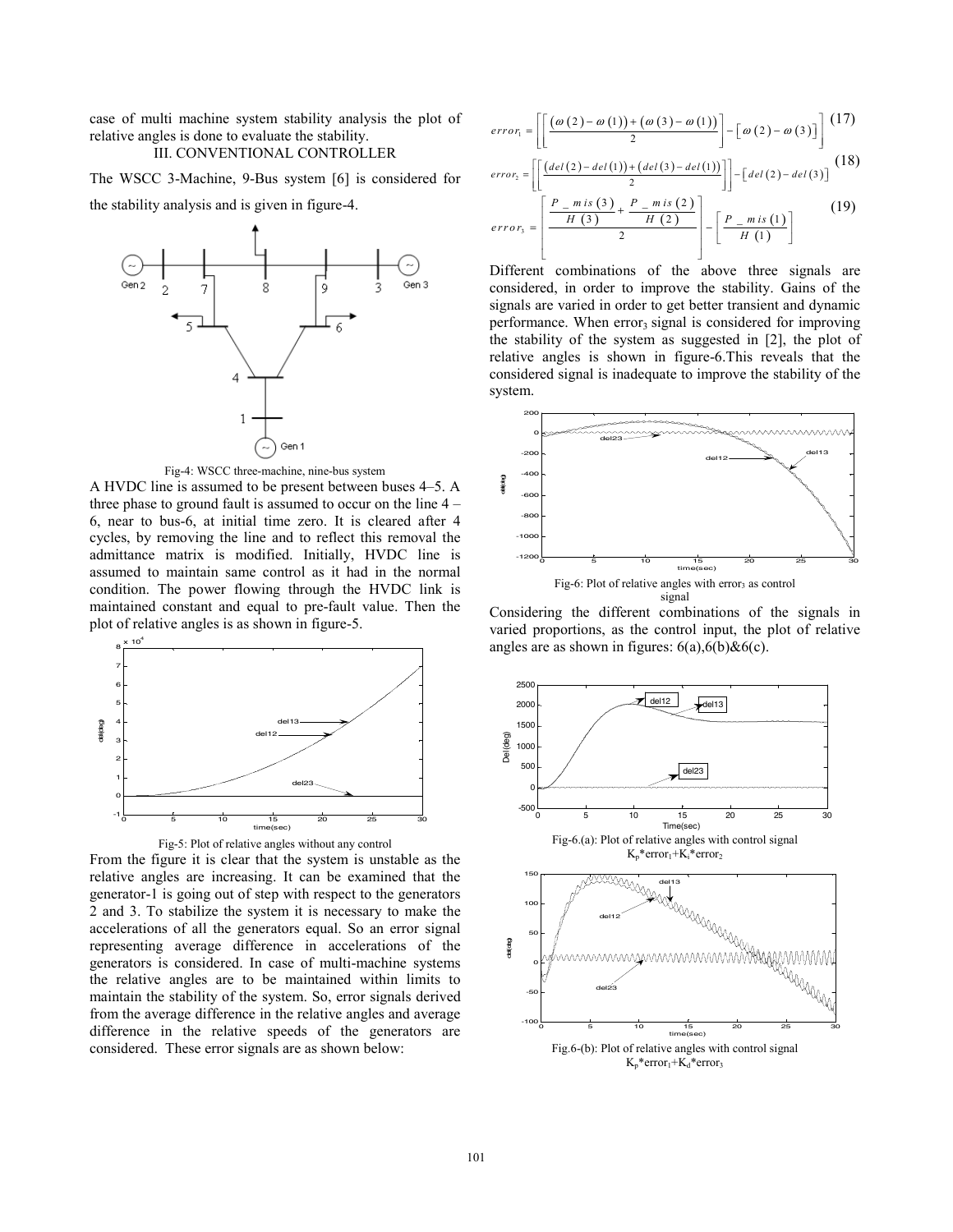

Fig-6(c): Plot of relative angles with ΔPac (tie-line power change) as control signal

In the above cases it can be seen that either the system is unstable or there is no considerable improvement in the stability of the system. When all the three signals are considered, the plot of the relative angles is as shown in figure-7. It can be seen that the stability of the system is improved and by the end of the study time the action of AGC will come into picture which will further improve the system stability.



Control signal is given by the following expression:  $error = K_p * error_1 + K_i * error_2 + K_d * error_3$  (20) So, for this formulation of the system and for this disturbance scenario it is essential to use all the three signals, to have a considerable improvement in the stability of the system. Here, the signal error<sub>2</sub> is the equivalent to the integral of the signal error<sub>1</sub>, and the signal error<sub>3</sub> is equivalent to the differential of the signal error $<sub>1</sub>$ . Hence, the controller proposed</sub> above is equivalent to a PID controller. Then the control signal can be equivalently represented as in equation (21).

$$
error = K_p * e(t) + K_i * Ie(t) + K_d * De(t)
$$
\n(21)

## IV. FUZZY LOGIC CONTROLLER

Here a fuzzy logic controller is used with the error<sub>1</sub> and error<sub>3</sub> as its inputs and the resultant error of the PID control scheme has been adopted as input for the purpose of enhancing the stability of multi-machine power systems, utilizing HVDC power modulation. In this scheme, the error signals error $<sub>1</sub>$  and</sub> error<sub>3</sub> control signals as specified in the previous section, are fuzzified at very sampling interval, in accordance to a set of linguistic control rules and in conjunction with fuzzy logic and output fuzzy value is defuzzified using min-max method. This feature is desirable because as the operating conditions of a system begin to change, deterioration in performance will result if a fixed gain controller is applied. Consequently, the proposed control scheme has the advantages of a conventional PID controller and that of a fuzzy logic controller.

## *A. Fuzzy Relation*

Let A and B be two fuzzy sets with membership functions  $\mu_A(x)$  and  $\mu_B(x)$ , respectively. A fuzzy relation R from A to B can be visualized as a fuzzy graph and can be characterized by the membership function  $\mu_R(x, y)$  which satisfies the composition rule as follows:

 $\mu_B(y) = \max_x(\min(\mu_R(x, y), \mu_A(x)))$  (22)

In many cases it is convenient to express the membership function of a fuzzy subset of the real line in terms of a standard function whose parameters may be adjusted to fit a specified membership function in a suitable fashion.

## *B. Design of the Fuzzy Controller for Power System Stability*

To determine the controller output from the measured system variables error<sub>1</sub> and error<sub>3</sub>, a fuzzy relation matrix R, which gives the relationship between the fuzzy set characterizing inputs and the fuzzy set characterizer output, is computed as follows.

- Step 1: Use membership functions to represent stabilizer inputs error<sub>3</sub> and error<sub>1</sub> in fuzzy set notation.
- Step 2: Use the composition rule in eqn(22) to determine the membership function of the resultant error output.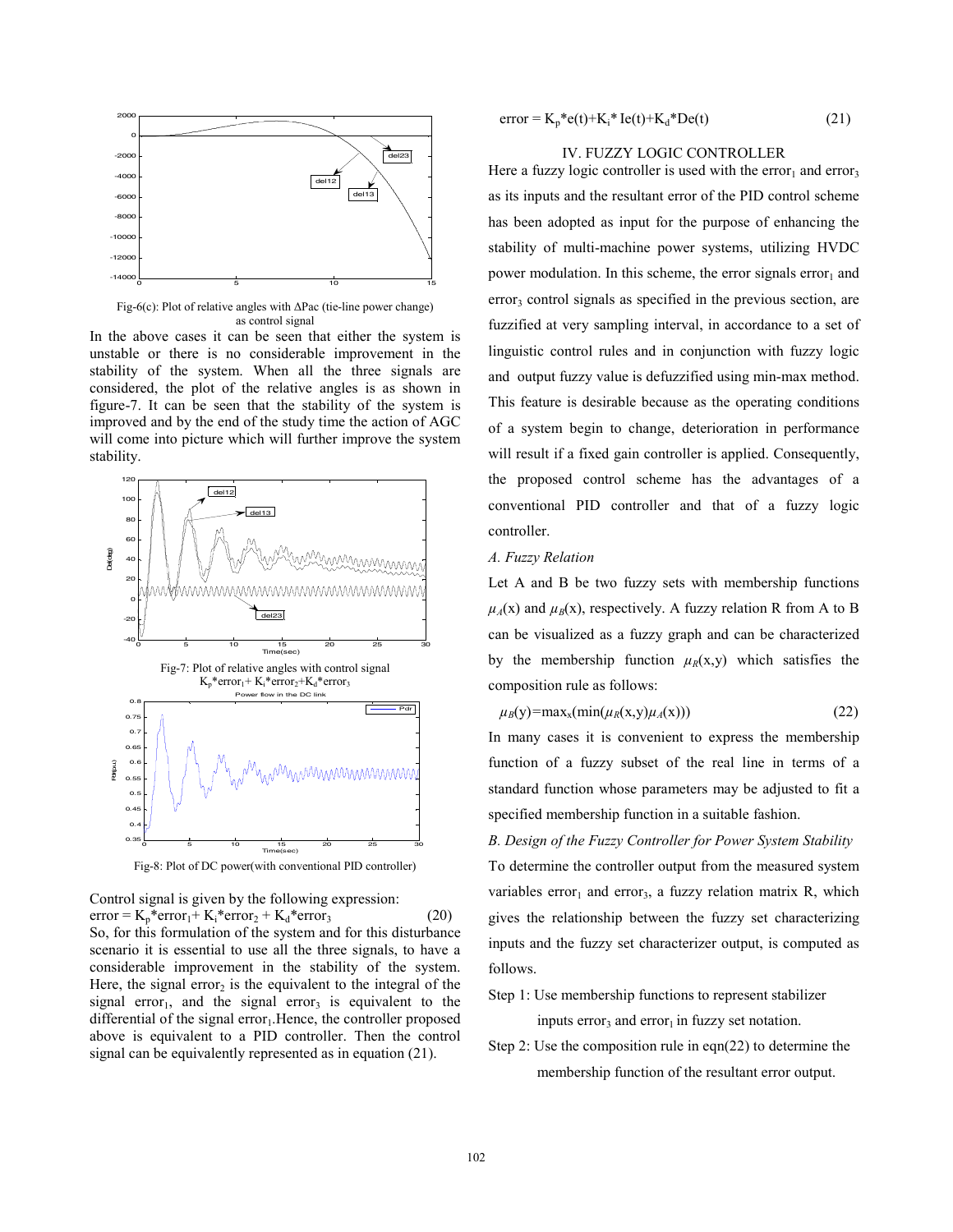Step 3: Determine a proper resultant error output from the

## membership function of the output signal.

Details of the above procedures are addressed in the following discussions.

*C. Establishment of the Fuzzy Relation Matrix* 

A fuzzy relation matrix must be set up and stored in computer memory. A set of decision rules relating inputs to the output are first compiled. These decision rules are expressed using linguistic variables such as large positive (LP), medium positive (MP), small positive (SP), very small (VS), small negative (SN), medium negative (MN), and large negative (LN).

For example, a typical rule reads as follows:

Rule-1: If error<sub>1</sub> is LP and error<sub>3</sub> is LN, then error<sub>res</sub> should be  $VS.$  (23)



Figure-9: Membership function for 7 variables

Through the combination of the two input signals error<sub>3</sub> and error<sub>1</sub>, there will be 49 decision rules in all. The most convenient way to present these decision rules is to use a decision table as shown in Table-1. It is observed from Table-1 that each entry represents a particular rule.

|                    | error <sub>3</sub> |           |           |           |           |           |           |  |  |  |
|--------------------|--------------------|-----------|-----------|-----------|-----------|-----------|-----------|--|--|--|
| error <sub>1</sub> | LN                 | <b>MN</b> | <b>SN</b> | <b>VS</b> | <b>SP</b> | MP        | LP        |  |  |  |
|                    |                    |           |           |           |           |           |           |  |  |  |
| LP                 | VS                 | <b>SP</b> | MP        | LP        | LP        | LP        | LP        |  |  |  |
| <b>MP</b>          | <b>SN</b>          | VS        | <b>SP</b> | MP        | MP        | LP        | LP        |  |  |  |
| <b>SP</b>          | <b>MN</b>          | SN        | <b>VS</b> | <b>SP</b> | <b>SP</b> | MP        | LP        |  |  |  |
| <b>VS</b>          | <b>MN</b>          | <b>MN</b> | <b>SN</b> | <b>VS</b> | <b>SP</b> | MP        | MP        |  |  |  |
| <b>SN</b>          | LN                 | <b>MN</b> | <b>SN</b> | <b>SN</b> | <b>VS</b> | <b>SP</b> | MP        |  |  |  |
| <b>MN</b>          | LN                 | LN        | <b>MN</b> | <b>MN</b> | <b>SN</b> | <b>VS</b> | <b>SP</b> |  |  |  |
| LN                 | LN                 | LN        | LN        | LN        | <b>MN</b> | <b>SN</b> | <b>VS</b> |  |  |  |

| Table-1: Decision table for seven membership variables |  |  |  |  |
|--------------------------------------------------------|--|--|--|--|
|                                                        |  |  |  |  |

Using these normalized quantities, controller inputs can be described by membership functions for the linguistic variables, as shown in Table-2. Note that only the membership functions for nine different values of error<sub>3</sub> and error<sub>1</sub> are given in Table-2. For a value of error<sub>3</sub> or error<sub>1</sub> which is not listed in Table-2, linear interpolation must be employed to determine the membership function.

Table-2: Membership functions for inputs

| Normalized                                      | Membership functions |                  |              |     |           |              |              |  |  |
|-------------------------------------------------|----------------------|------------------|--------------|-----|-----------|--------------|--------------|--|--|
| and<br>error <sub>1</sub><br>error <sub>3</sub> | LN                   | MN               | <b>SN</b>    | VS  | <b>SP</b> | MP           | LP           |  |  |
| $-1.0$                                          | 1                    | 0.7              | 0.5          | 0.3 | $\theta$  | $\mathbf{0}$ | $\mathbf{0}$ |  |  |
| $-0.2$                                          | 1                    | 0.9              | 0.7          | 0.5 | 0.2       | $\mathbf{0}$ | $\mathbf{0}$ |  |  |
| $-0.1$                                          | 0.8                  | 1                | 0.9          | 0.7 | 0.4       | 0.2          | $\mathbf{0}$ |  |  |
| $-0.05$                                         | 0.6                  | 0.8              | $\mathbf{1}$ | 0.9 | 0.6       | 0.4          | 0.2          |  |  |
| $\mathbf{0}$                                    | 0.4                  | 0.6              | 0.8          | 1   | 0.8       | 0.6          | 0.4          |  |  |
| 0.05                                            | 0.2                  | 0.4              | 0.6          | 0.9 | 1         | 0.8          | 0.6          |  |  |
| 0.1                                             | $\mathbf{0}$         | 0.2              | 0.4          | 0.7 | 0.9       | $\mathbf{1}$ | 0.8          |  |  |
| 0.2                                             | $\theta$             | $\boldsymbol{0}$ | 0.2          | 0.5 | 0.7       | 0.9          | 1            |  |  |
| 1.0                                             | $\mathbf{0}$         | $\boldsymbol{0}$ | $\mathbf{0}$ | 0.3 | 0.5       | 0.7          | 1            |  |  |

Let us demonstrate the use of Table-2 by an example. At a particular sampling instant, let the sampled controller inputs be, say error<sub>1</sub> = 0.2 and error<sub>3</sub> = - 0.1. From Table-2, the two controller inputs can be described by the following fuzzy sets:

 $error_1$ : {(LN,0),(MN,0),(SN,0.2),(VS,0.5),(SP,0.7),(MP,0.9),

$$
(LP,1)\}\tag{24}
$$

error<sub>3</sub>: {(LN,0.8),(MN,1),(SN,0.9),(VS,0.7),(SP,0.4),(MP,0.2),  $(LP,0)$ } (25)

## *D. Determination of the Resultant Error Output*

Once the membership values for controller output have been computed, a suitable algorithm must be employed to determine the resultant error output signal. The algorithm adopted in this work is the 'maximum algorithm' in which the signal with largest membership value is chosen as the resultant error output signal. The resultant error output expressed in linguistic terms must be converted back to numerical values before it can be fed into the controller. The conversion table as shown in the Table-3 has been compiled based on the controller signals obtained in our previous work on the controller design. A different set of numerical values can be selected and different dynamic responses will be